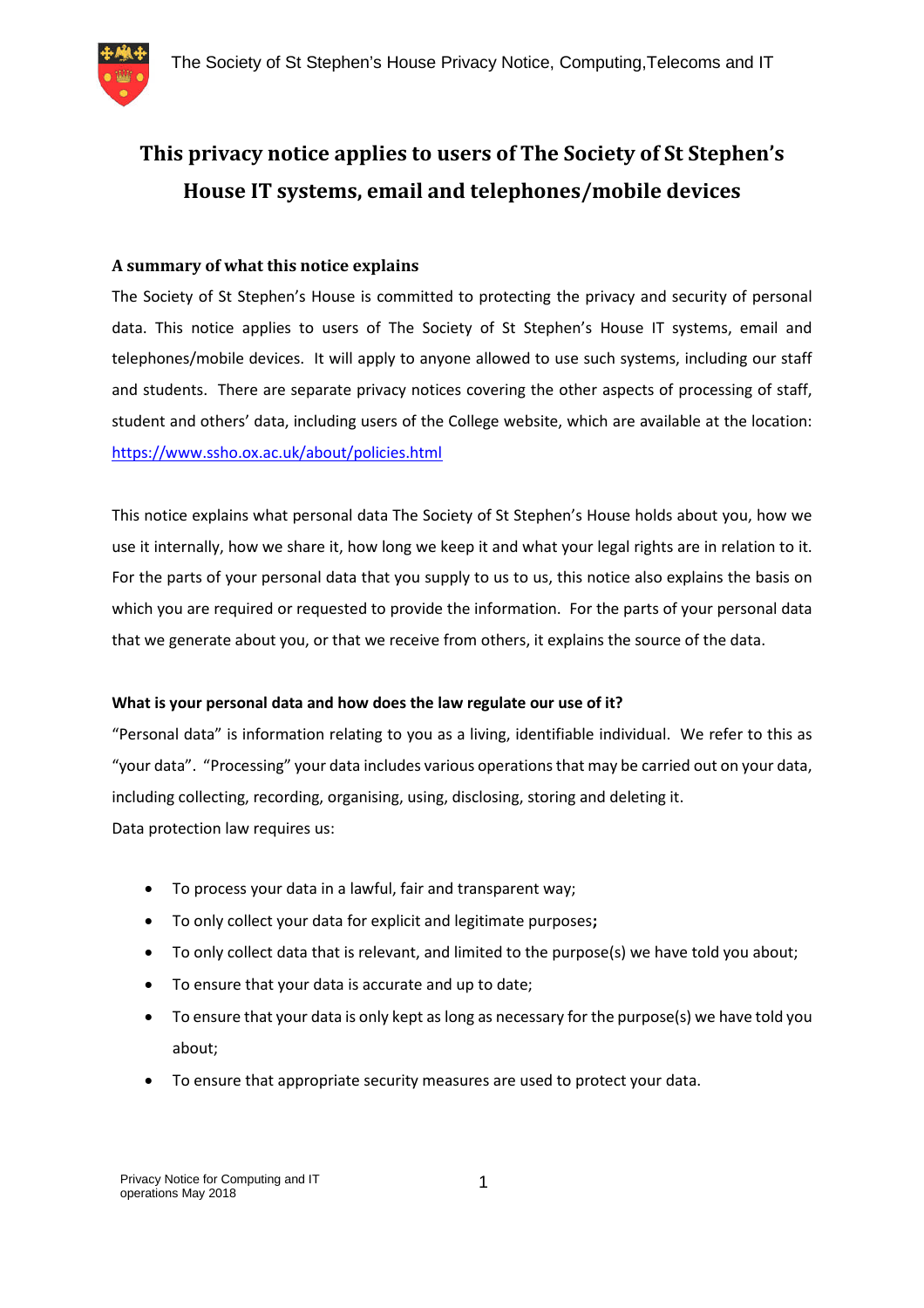## **The Society of St Stephen's House's Contact Details**

If you need to contact us about your data, please contact: dpo@ssho.ox.ac.uk

#### **Data that you provide to us and the possible consequences of you not providing it**

In most cases the data you provide will be a necessary requirement of using the relevant system (for example, you will need a password to access The Society of St Stephen's House IT systems). If you do not provide such data you will not be able to use the system, and depending on circumstances this may become a disciplinary matter that could lead to the termination of your contract with us whether you are an employee, or a student.

#### **Other sources of your data**

Apart from the data that you provide to us, we may also process data about you from a range of sources. These include:

- The University of Oxford, which operates a number of systems that Colleges have access to, including email, Weblearn and other learning environments, and a Central User Database;
- Information that we generate in the course of operating the College's IT systems, or which we obtain from third party suppliers, for example telephone records provided by suppliers of telephone systems.

#### **The lawful basis on which we process your data**

The law requires that we provide you with information about the lawful basis on which we process your personal data, and for what purposes. Most commonly, we will process your data on the following lawful grounds:

- Where it is necessary for our legitimate interests (or those of a third party) and your interests and fundamental rights do not override those interests.
- Where it is necessary to perform the contract we have entered into with you;
- Where necessary to comply with a legal obligation;

We may also use your data, typically in an emergency, where this is necessary to protect your vital interests, or someone else's vital interests.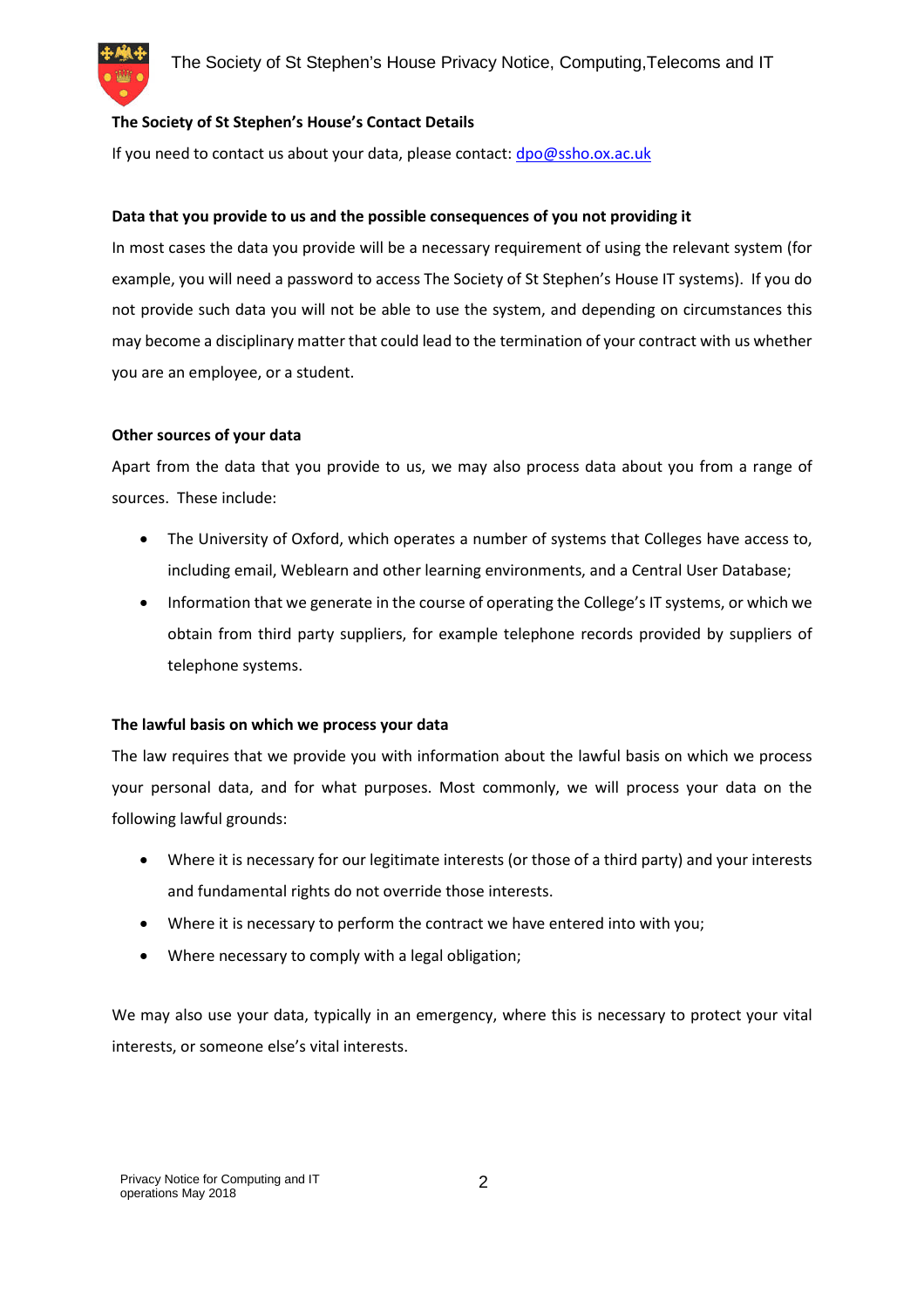

## *How we apply further protection in the case of "Special Categories" of personal data*

"Special categories" of particularly sensitive personal data require higher levels of protection. We need to have further justification for collecting, storing and using this type of personal data. The Special Categories of personal data consist of data revealing:

- racial or ethnic origin;
- political opinions;
- religious or philosophical beliefs;
- trade union membership.

They also consist of the processing of:

- genetic data;
- biometric data for the purpose of uniquely identifying someone;
- data concerning health;
- data concerning someone's sex life or sexual orientation.

We may process special categories of personal data in the following circumstances:

- With your explicit written consent; or
- Where it is necessary in the substantial public interest, in particular:
	- o is necessary for the purposes of the prevention or detection of an unlawful act, must be carried out without the consent of the data subject so as not to prejudice those purposes; or
	- o for equal opportunities monitoring;
- Where the processing is necessary for archiving purposes in the public interest, or for scientific or historical research purposes, or statistical purposes, subject to further safeguards for your fundamental rights and interests specified in law.

We have in place an appropriate policy document and/or other safeguards which we are required by law to maintain when processing such data.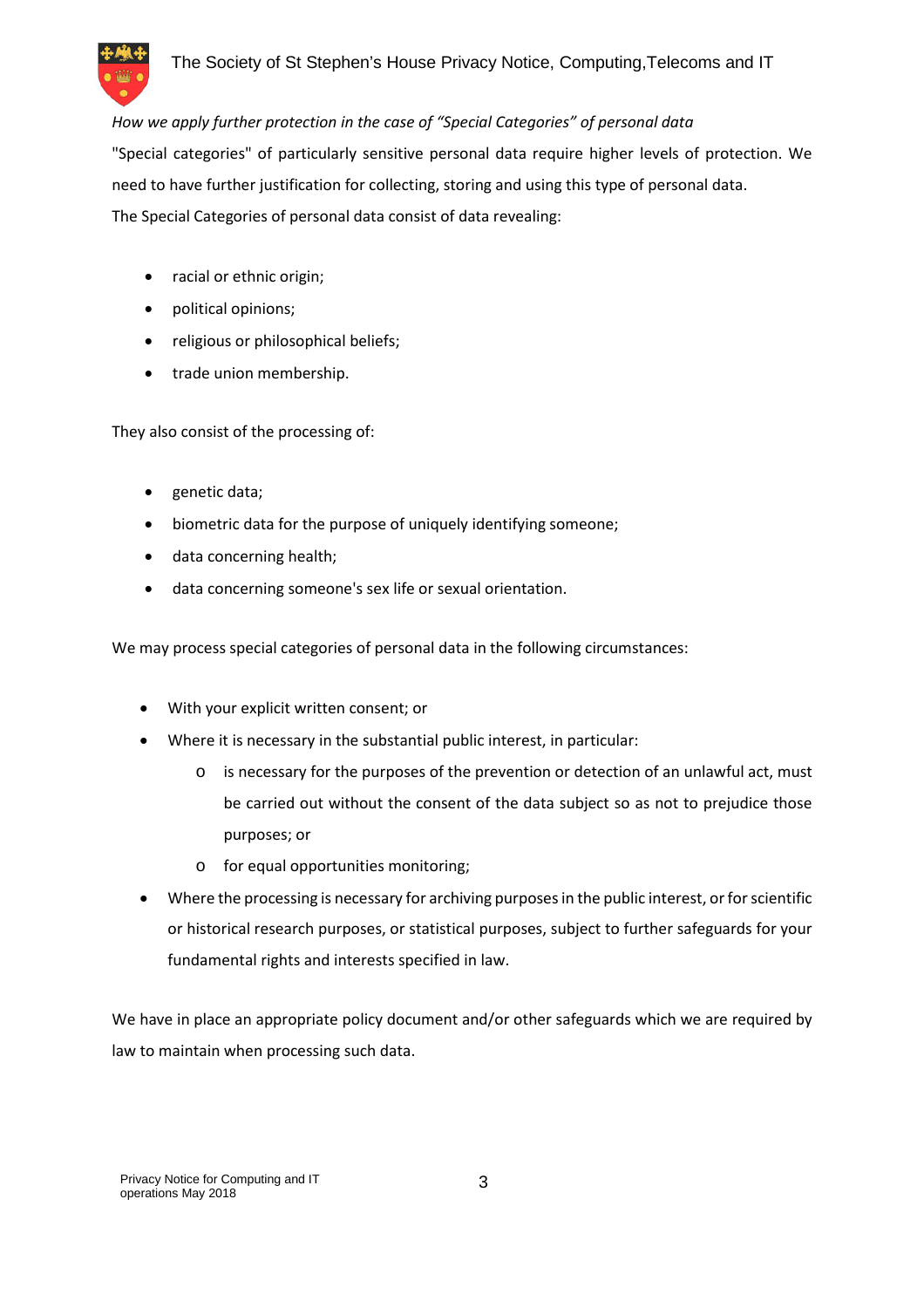

Less commonly, we may process this type of data where it is needed in relation to legal claims or where it is needed to protect your interests (or someone else's interests) and you are not capable of giving your consent, or where you have already made the data public.

## *Criminal convictions and allegations of criminal activity*

Further legal controls apply to data relating to criminal convictions and allegations of criminal activity. We may process such data on the same grounds as those identified for "special categories" referred to above.

## **Details of our processing activities, including our lawful basis for processing**

We have prepared a detailed table, available from our Policies webpage, setting out the processing activities that we undertake, the source of the data, the reasons why we process it, how long we keep it and the lawful basis we rely on.

The table includes detailed information about how and why we process various categories of data, and the related lawful basis. It includes monitoring that may occur of use of telephone and IT services, including, subject to certain safeguards, email content, internet use and/or telephone records for the purpose of ensuring that such services are not used for unlawful purposes, or otherwise breach the College's or University's IT and telecoms regulations and policy. Safeguards are set out in the policy documents to ensure that an individual's privacy is respected appropriately.

The lawful basis for such processing is that The Society of St Stephen's House has a legitimate interest in maintaining the integrity of its systems, to investigate misuse and in taking action to prevent misuse recurring.

## **How we share your data**

We will not sell your data to third parties. We will only share it with third parties if we are allowed or required to do so by law. This includes for example where we decide to report alleged criminal misconduct to the police.

All our third party service providers are required to take appropriate security measures to protect your personal information in line with our policies, and are only permitted to process your personal data for specific purposes in accordance with our instructions. We do not allow our third party providers to use your personal data for their own purposes.

Privacy Notice for Computing and IT operations May 2018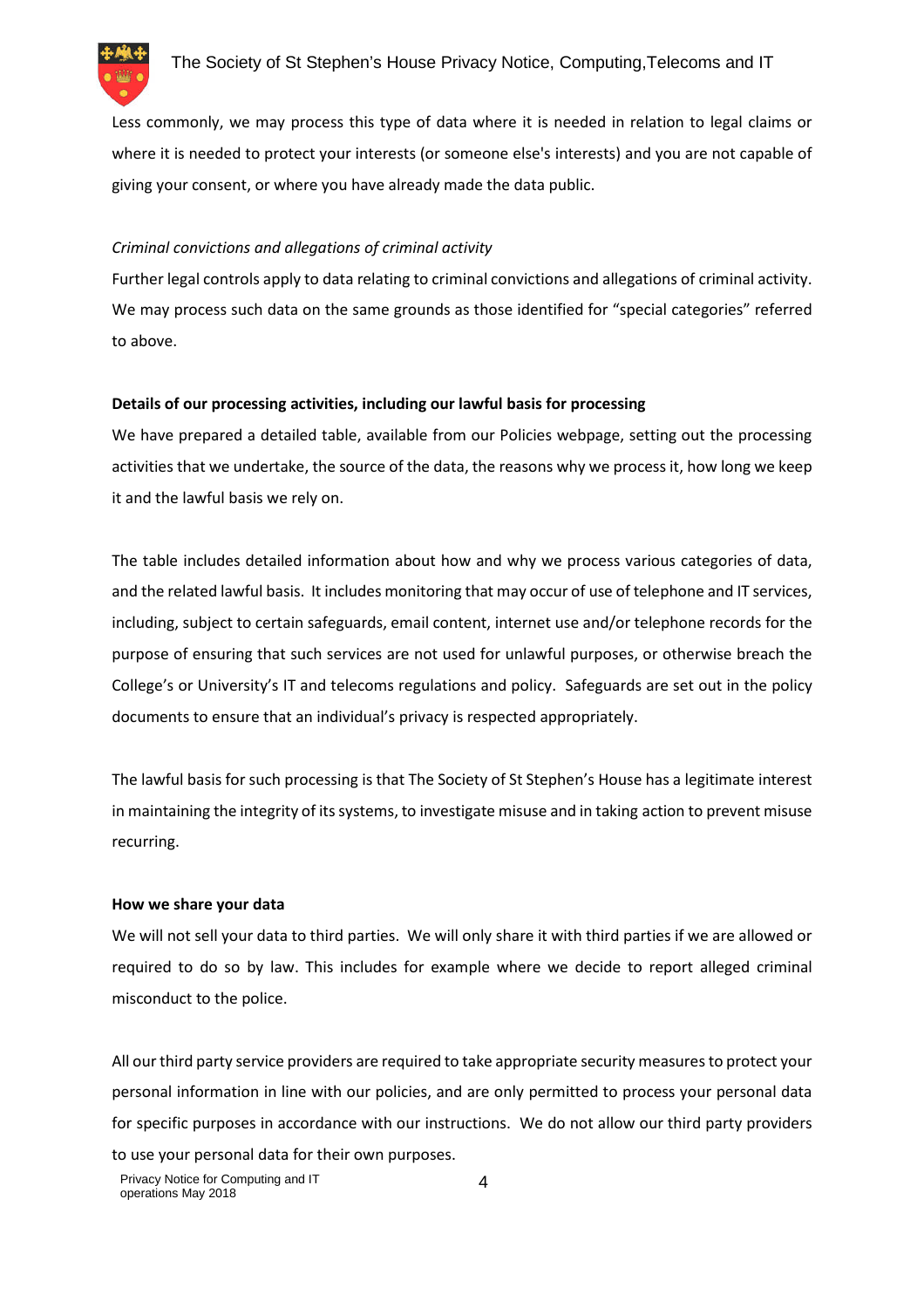

### **Sharing your data outside the European Union**

The law provides various further safeguards where data is transferred outside of the EU. When you are resident outside the EU in a country where there is no "adequacy decision" by the European Commission, and an alternative safeguard is not available, we may still transfer data to you which is necessary for performance of your contract with us (if you are a staff member or student).

Otherwise, we may transfer your data outside the European Union, but only for the purposes referred to in this notice and provided either:

- There is a decision of the European Commission that the level of protection of personal data in the recipient country is adequate; or
- Appropriate safeguards are in place to ensure that your data is treated in accordance with UK data protection law, for example through the use of standard contractual clauses; or
- There is an applicable derogation in law which permits the transfer in the absence of an adequacy decision or an appropriate safeguard.

## **Automated decision-making**

We do not envisage that any decisions will be taken about you based solely on automated means, however we will notify you in writing if this position changes.

#### **How long we keep your data**

The detailed table of processing activities explains how long we will keep your data.

If there are legal proceedings, a regulatory, disciplinary or criminal investigation, suspected criminal activity, or relevant requests under data protection or freedom of information legislation, it may be necessary for us to suspend the deletion of data until the proceedings, investigation or request have been fully disposed of.

Please note that we may keep anonymised statistical data indefinitely, but you cannot be identified from such data.

#### **Your legal rights over your data**

Subject to certain conditions set out in UK data protection law, you have:

 The **right to request access** to a copy of your data, as well as to be informed of various information about how your data is being used;

Privacy Notice for Computing and IT operations May 2018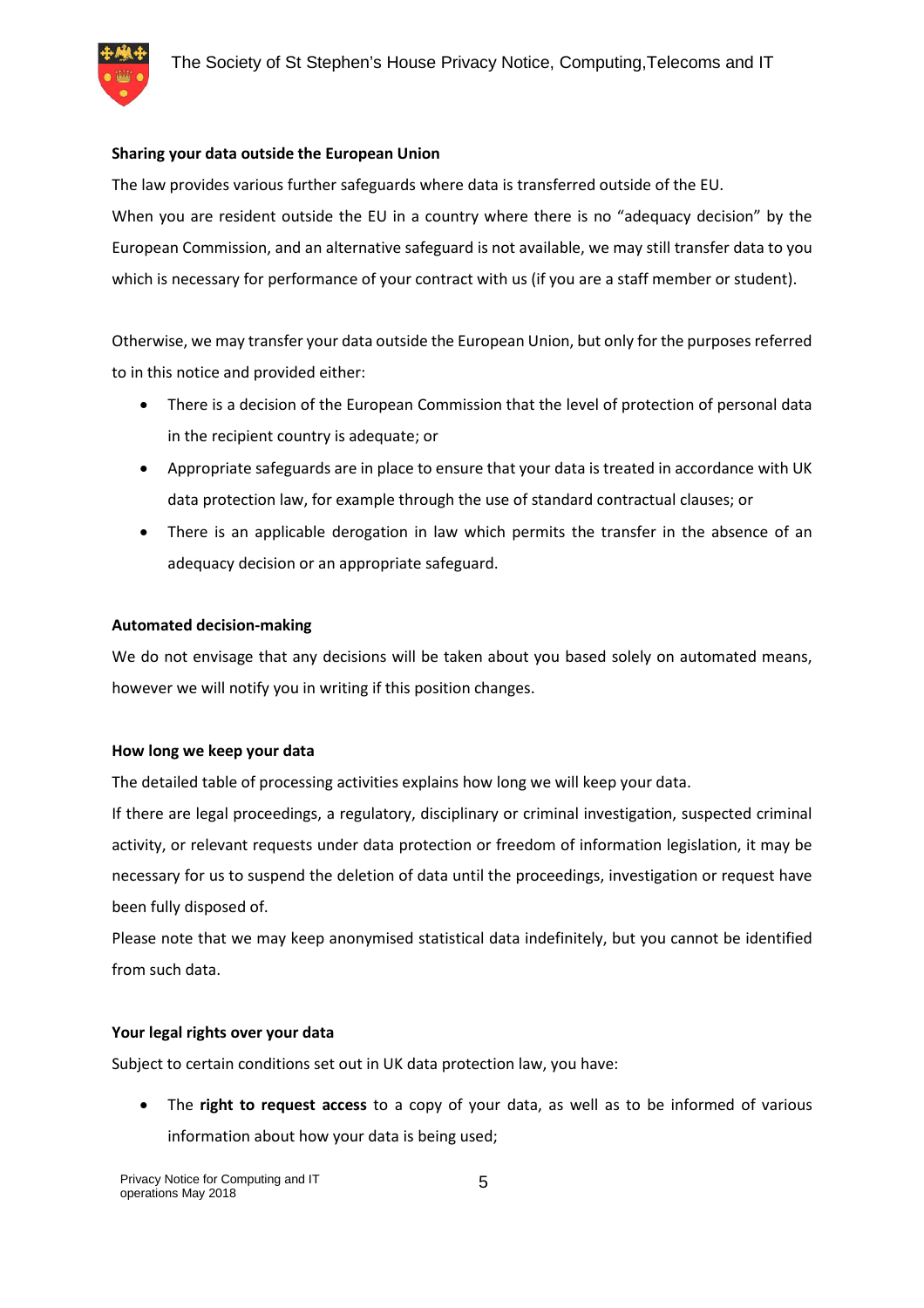

- The **right to have any inaccuracies in your data corrected**, which may include the right to have any incomplete data completed;
- The **right to have your personal data erased** in certain circumstances;
- The **right to have the processing of your data suspended**, for example if you want us to establish the accuracy of the data we are processing.
- The right to receive a **copy of data you have provided to us**, and have that transmitted to another data controller (for example, another University or College).
- The **right to object to any direct marketing** (for example, email marketing or phone calls) by us, and to require us to stop such marketing.
- The **right to object to the processing of your information** if we are relying on a "legitimate interest" for the processing or where the processing is necessary for the performance of a task carried out in the public interest. The lawful basis for any particular processing activity we carry out is set out in our detailed table of processing activities [LINK].
- The **right to object to any automated decision-making** about you which produces legal effects or otherwise significantly affects you.
- Where the lawful basis for processing your data is **consent**, you have the **right to withdraw your consent at any time**. When you tell us you wish to exercise your right, we will stop further processing of such data. This will not affect the validity of any lawful processing of your data up until the time when you withdrew your consent. You may withdraw your consent by contacting **the relevant office within** The Society of St Stephen's House **that you are dealing with or that is processing your data, or by contacting the** The Society of St Stephen's House's **Data Protection**

Further guidance on your rights is available from the Information Commissioner's Office (https://.ico.org.uk/). You may also wish to contact the The Society of St Stephen's House's Data Protection Officer **dpo@ssho.ox.ac.uk** if you are considering how or whether to exercise your rights. You have the right to complain to the UK's supervisory office for data protection, the Information Commissioner's Office if you believe that your data has been processed unlawfully.